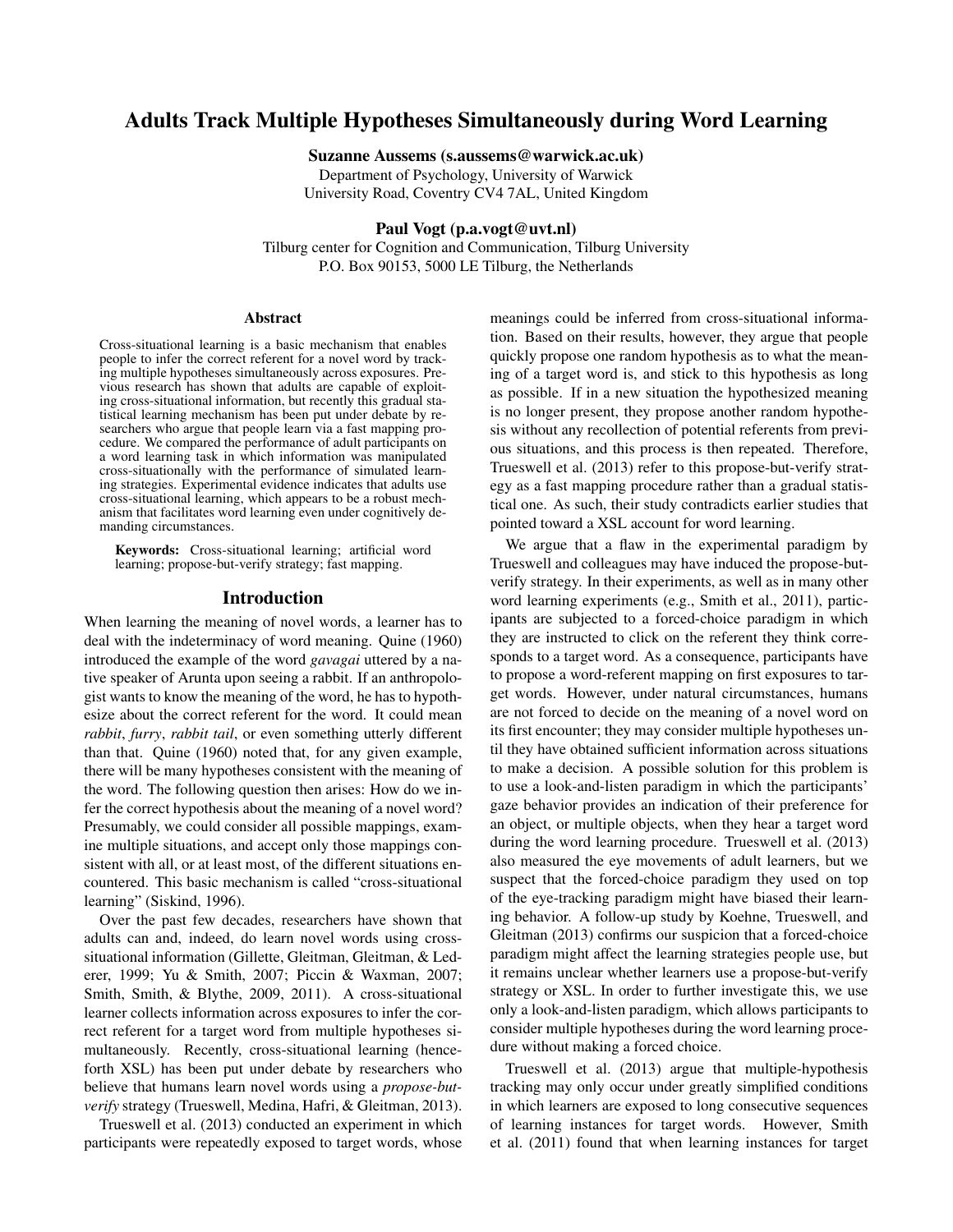words were interleaved with learning instances for other target words, this only moderately affected learning success and learning speed, suggesting that human learners were able to use XSL even under these cognitively demanding circumstances. Taking into account these contrasting claims with regard to the influence of cognitive load on word learning strategies, we include a consecutive and interleaved condition in our experiment.

We present adult participants with a limited number of learning instances for each word to accentuate the differences between the performances of the two learning strategies under consideration. As a limited number of learning instances should lead to less successful learning with the propose-butverify strategy as opposed to XSL, this allows us to investigate the extent to which the word learning performance of adult participants can be attributed to either one of these strategies. At the same time, the learning task becomes more difficult with a limited number of learning instances, especially with an interleaved presentation, which allows us to say something about learning under cognitively demanding circumstances. Using computer simulations, we set baseline measurements for different degrees of XSL and compare these with the word learning performance of adult participants. We expect that learners use XSL, regardless of whether they are presented with consecutive learning instances for target words, or learning instances that are interleaved with learning instances for other target words. Before presenting our study, we provide some more background on the considered learning strategies.

# Learning Strategies

# Cross-Situational Learning

Figure 1 aids in explaining a XSL procedure. Suppose a learner encounters the the word *timilo* for the first time. When the utterance is accompanied by the objects in Situation 1, a learner can hypothesize that each of these referents could refer to *timilo*. When the learner encounters the utterance again in Situation 2, he can verify or falsify his previously proposed hypotheses based on a change in the set of objects. One object from Situation 1 does not occur in Situation 2, which he can eliminate from the set of likely candidates for the target wordreferent mapping. Moreover, one of the objects in Situation 2 was not present in Situation 1, which he can perceive as an unlikely candidate. When *timilo* is uttered in Situation 3, the learner can observe that again one object from the previous two situations can be eliminated, which was replaced by a new object that is unlikely to refer to the utterance since it was not present before. Finally, the learner can repeat this process in Situation 4 and eliminate the object that occurred in all previous situations, but not in this one. At this point, only the upper left object is consistent across all situations, making it the only possible referent for the word *timilo*. Thus, the learner can infer the correct word-referent mapping through a careful process of simultaneously proposing and verifying multiple hypotheses by eliminating referents across situations.



Figure 1: Four situations that display novel objects for the word *timilo*. Only the upper left object in Situation 1 is consistent across all situations. Stimuli are developed by Smith et al. (2011).

#### Propose-But-Verify Learning

In the propose-but-verify strategy (Trueswell et al., 2013), the learner will, in Situation 1, select one object at random as the proposed referent. If this object is still present in Situation 2, he will select it again. If not, he will propose another object that is present in Situation 2. Trueswell et al. (2013) argue that the learner does so without keeping track of previous exposures, so this alternative object is selected at random and could well be the newly introduced object. This same procedure continues until the experiment stops. So, although after four exposures a perfect cross-situational learner will have inferred the correct mapping, the propose-but-very strategy does not guarantee successful learning; not even after many more exposures. However, the probability that the correct mapping is learned increases with the number of exposures if the target referent is consistently present in all situations.

# Baseline Measurements

Smith et al. (2009) suggest that in order to test if word learners do indeed use XSL, their performance should be compared with the performance of the best possible non-crosssituational learner. A baseline performance at chance-level, which was used in the study by Yu and Smith (2007), would not suffice because this baseline can be outperformed by another non-cross-situational learner; a learner that uses a single one of the training exposures to reduce the set of potential referents on test trials. This so-called *one-exposure learner* does not integrate information from multiple situations. In order to demonstrate that humans use cross-situational information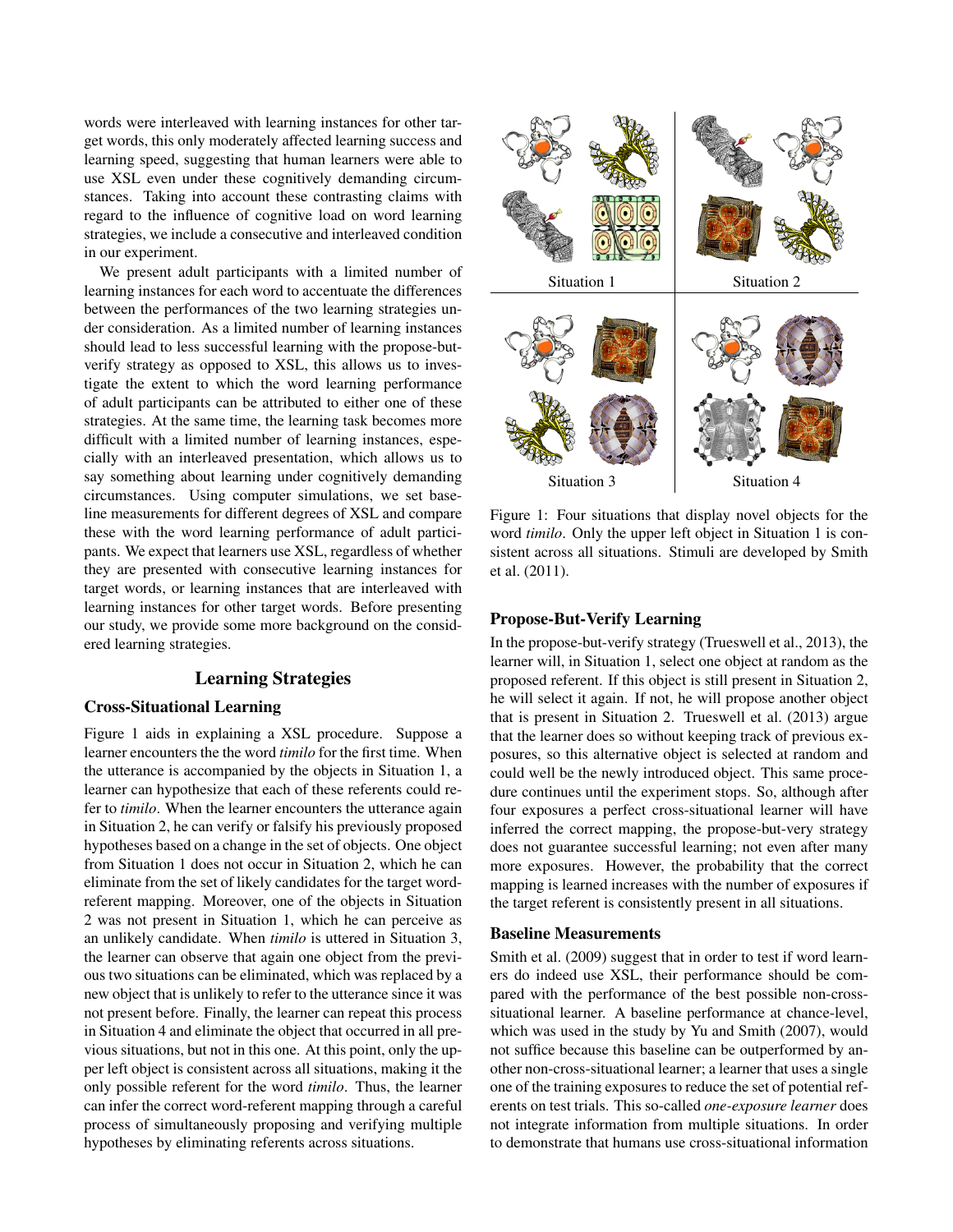for word learning, it must be demonstrated that they outperform the one-exposure learner.

With regard to more recent developments presented by Trueswell et al. (2013), we argue that testing against a oneexposure learning baseline does not conclusively demonstrate XSL, as Smith et al. (2009) proposed. Comparing the performance of participants with the performance of the oneexposure learner indeed demonstrates that participants integrate information across exposures, but not necessarily that they track multiple hypotheses simultaneously to infer wordmeaning mappings, which is also a key characteristic of XSL. To demonstrate that participants truly use XSL, we must also show that they outperform the propose-but-verify learner by Trueswell et al. (2013). As a single hypothesis-based strategy, the propose-but-verify strategy does not qualify as a fully developed XSL strategy. Thus, comparing the learning performance of our participants with the performance of a propose-but-verify learner provides a second baseline measurement for XSL performance; if this baseline is exceeded, then participants must be tracking multiple hypotheses simultaneously to infer word-meaning mappings.

# Method

#### Design

We adapted the experiment of Smith et al. (2011) by reducing the number of training trials for each word from 12 to 5 and by monitoring performance using an eye-tracker instead of a forced-choice paradigm. The experiment used a withinsubjects design in which the order of learning instances (consecutive versus interleaved) was counterbalanced across participants.

#### **Participants**

We collected data from 92 Dutch native speakers (47 females), all students in the Tilburg School of Humanities. Participants received course credit for participation. Ten participants were excluded from the analysis, because the eye tracker did not record their eye movements properly. The final sample consisted of 82 participants (45 females) between the age of 18 and 30 years old ( $M = 22.46$ ,  $SD = 2.72$ ).

## **Materials**

In order to control for the potential role of sound symbolism, syllables containing rounded and unrounded vowels following Dutch phonotactical rules were randomly concatenated into nonsense words. This resulted in the following linguistic stimuli: *toekie, boezie, noebee, voolee, wootie, nieloo, wiepoe, veegoo, reezoo*, which were randomly assigned to the practice procedure, consecutive block, or interleaved block. Audio samples of the words were generated using a Dutch online text-to-speech generator<sup>1</sup>. The length of the words was controlled for by keeping the number of letters and syllables the same.

To create a visual stimuli set for the word learning procedure, nine sets of eight stimuli were randomly taken from the set of 120 pictures of nonsense objects developed by Smith et al. (2011). There was no overlap between sets to prevent participants from using mutual exclusivity (Markman & Wachtel, 1988). One target object was retrieved from each set and labeled with one of the generated nonsense words. The remaining 63 stimuli served as distractor objects.

Five learning instances were created for each word. Crosssituational information was manipulated by replacing one of the distractor objects systematically with on of the other distractor objects on each learning instance. This allowed for the verification and falsification of potential word-referent mappings across learning instances.

In the consecutive block, full sets of five learning instances for the target words were randomly displayed. In the interleaved block, all first learning instances for the four words were randomly displayed, followed by all second, third, fourth, and fifth learning instances. At the end of each block, test trials were randomly displayed. During these test trials, participants were presented with the unique set of eight potential referents for each word on a 2x4 display.

## Apparatus

A SMI Vision RED 250 remote eye tracking system was used for stimuli presentation and data collection. Stimuli were presented on a 22" computer screen via SMI Experiment Center 3.3 and simultaneously eye gaze data from the eye tracker were collected via SMI iView X. Bright lights on both sides of the computer screen provided optimal calibration.

# Procedure

Participants were tested individually in a soundproof booth in the lab. The distance between the participants and the computer screen was approximately 70 cm. The eye-tracker was calibrated for each participant using a 9-point calibration. The experimenter validated if the estimation of the eye position was indeed close to the known calibration points. If errors occurred, the calibration session was repeated. After the experimenter left the booth, participants put on headphones and started the experiment. They were instructed via the screen to try and map a target word to its correct referent, with the hint that the correct referent was always displayed in the context of the utterance. Note that participants were not explicitly instructed to use a particular learning strategy.

Each participant completed a training and test phase for one practice word, and subsequently, for a consecutive and interleaved block of four words each. Participants either completed the consecutive block or the interleaved block first. During training, participants were exposed to four objects for 5000 ms whilst they heard the utterance of a target word. Test procedures for the consecutive and interleaved block followed when training within a block finished. During testing, participants were presented with the unique set of objects for 8000 ms and they were specifically instructed to look at the object that they thought corresponded to the uttered target word.

<sup>1</sup>http://www.fluency.nl/international.htm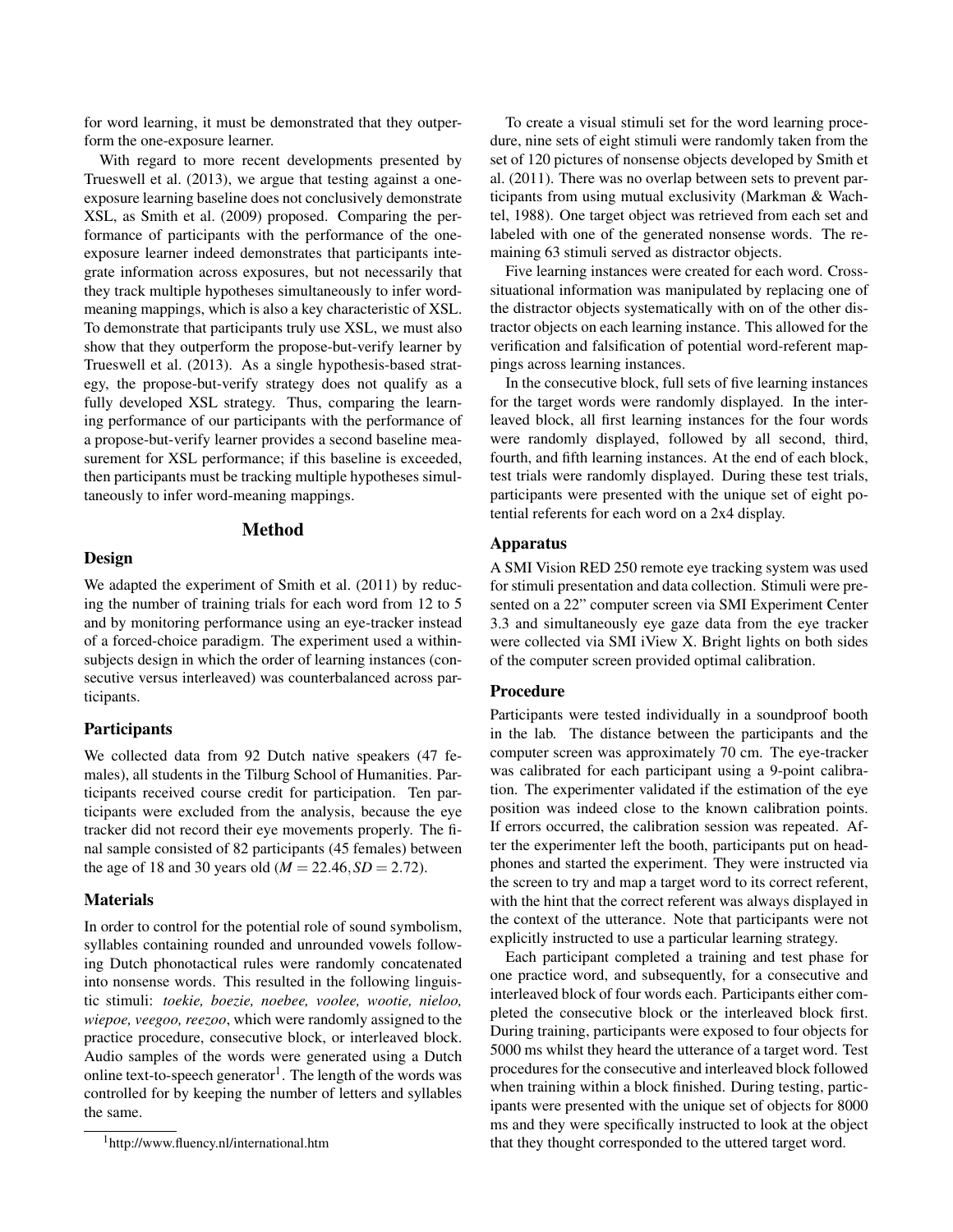### Data Analysis

Eye movements of the participants were analyzed using an Areas of Interest (AOI) approach. Equally-sized AOIs were drawn around all objects on training and test trials by a human coder. Participants' calibrations were corrected manually using the software and procedure by Cozijn (2006).

Looking times for each object were normalized by calculating the percentage for the amount of time a participant spent looking at each object on each trial. Learning speed was monitored by measuring the time participants spent looking at target objects during training. Learning performance was scored as the maximum number of words a participant learned during the test procedures of the consecutive block (range 0 to 4) and interleaved block (range 0 to 4). The object to which participants looked longer than 50% during each test trial was accepted as the chosen referent.<sup>2</sup> If this chosen object indeed corresponded with the target word the wordreferent mapping was considered learned. The participants were scored one point for each learned word. If the chosen referent did not correspond with the played target word, or if none of the looking times met the  $> 50\%$  threshold, participants received zero points.

# Simulations

We simulated distributions of 82 performance scores for each discussed learning strategy; a number that corresponds to the number of participants we included in our analyses.

First, the one-exposure learner by Smith et al. (2009) was simulated by implementing the following algorithm:

- 1. For each word, choose one of the training trials at random and store the objects of these trials in memory.
- 2. Use the stored information on the testing trial by randomly selecting a referent from the set of objects that appeared on the stored training trial.

Second, the propose-but-verify account by Trueswell et al. (2013) was modeled using a simple algorithm that can be described as follows:

- 1. For each word, start by choosing the referent at random from the displayed context.
- 2. On any additional exposure to a word, remember the previous guess.
- 3. If the remembered guess is present in the current context select the referent; otherwise select a referent at random from the objects at display.
- 4. Select referents chosen on final training trials on test trials.

Our computer simulations were configured in the most optimal manner: with perfect memory. The learning instances of the word learning procedure were manipulated such that information could be integrated cross-situationally to infer correct word-meaning mappings. Thus, simulating XSL would lead to a perfect performance.

## Results

# Experimental Findings

Table 1 shows the frequency distributions for the number of words learned in the consecutive and interleaved block of learning instances, showing that the majority of participants learned four words in the consecutive condition and three or four words in the interleaved condition.

Table 1: Frequency distributions of the number of words participants learned in the consecutive and interleaved block of the word learning procedure.

| No. of words | No. of participants |       |             |       |  |
|--------------|---------------------|-------|-------------|-------|--|
|              | Consecutive         | $\%$  | Interleaved | %     |  |
|              |                     | 1.2.  |             | 1.2   |  |
|              |                     | 1.2.  | 13          | 15.9  |  |
|              | 10                  | 12.2  | 22          | 26.8  |  |
|              | 22                  | 26.8  | 22          | 26.8  |  |
|              | 48                  | 58.6  | 24          | 29.3  |  |
| Total        | 82                  | 100.0 | 82          | 100.0 |  |

A paired-samples *t*-test showed that participants learned significantly more words in the consecutive block  $(M =$  $3.40, SD = 0.84$ ) than in the interleaved block ( $M =$  $2.67, SD = 0.12$ ,  $t(81) = 5.58, p < .001, r^2 = .28$ .

An independent *t*-test showed that participants who were presented with consecutive learning instances followed by interleaved learning instances ( $M = 6.18$ ,  $SD = 1.63$ ) did not perform significantly better than participants who received a reversed order of presentation modes ( $M = 6.00$ ,  $SD = 1.53$ ),  $t(80) = 0.51, p = .618, r<sup>2</sup> = .06.$ 

Looking times for target objects during training were submitted to a 2 (presentation mode) x 4 (word) x 5 (learning instance) analysis of variance with a repeated-measures design. Mauchly's test showed that the assumption of sphericity had been violated for the main effect of learning instance,  $\chi^2(9)$  = 114.84,  $p < .001$ , and the interaction between presentation mode and learning instance,  $\chi^2(9) = 41.49, p < .001.3$ 

Figure 2 shows the average amount of time participants spent looking at target objects on sets of five learning instances in each condition. The ANOVA revealed a main effect of presentation mode on the amount of time participants spent looking at target objects during training,  $F(1,75) =$  $20.05, p < .001, \eta_p^2 = .21$ . Participants spent more time looking at target objects in the consecutive condition  $(M =$ 

<sup>&</sup>lt;sup>2</sup>The threshold of  $>$  50% of the time spent looking at the object of preference was chosen, because this percentage indicates that participants could not have spent more time looking at any of the other objects. 13 out of 656 data points were corrected (1.98%).

<sup>3</sup>Huynh-Feldt corrections resulted in the exact same *F*-ratio's, *p*-values, and explained variances. We reported the uncorrected degrees of freedom for the sake of convenience.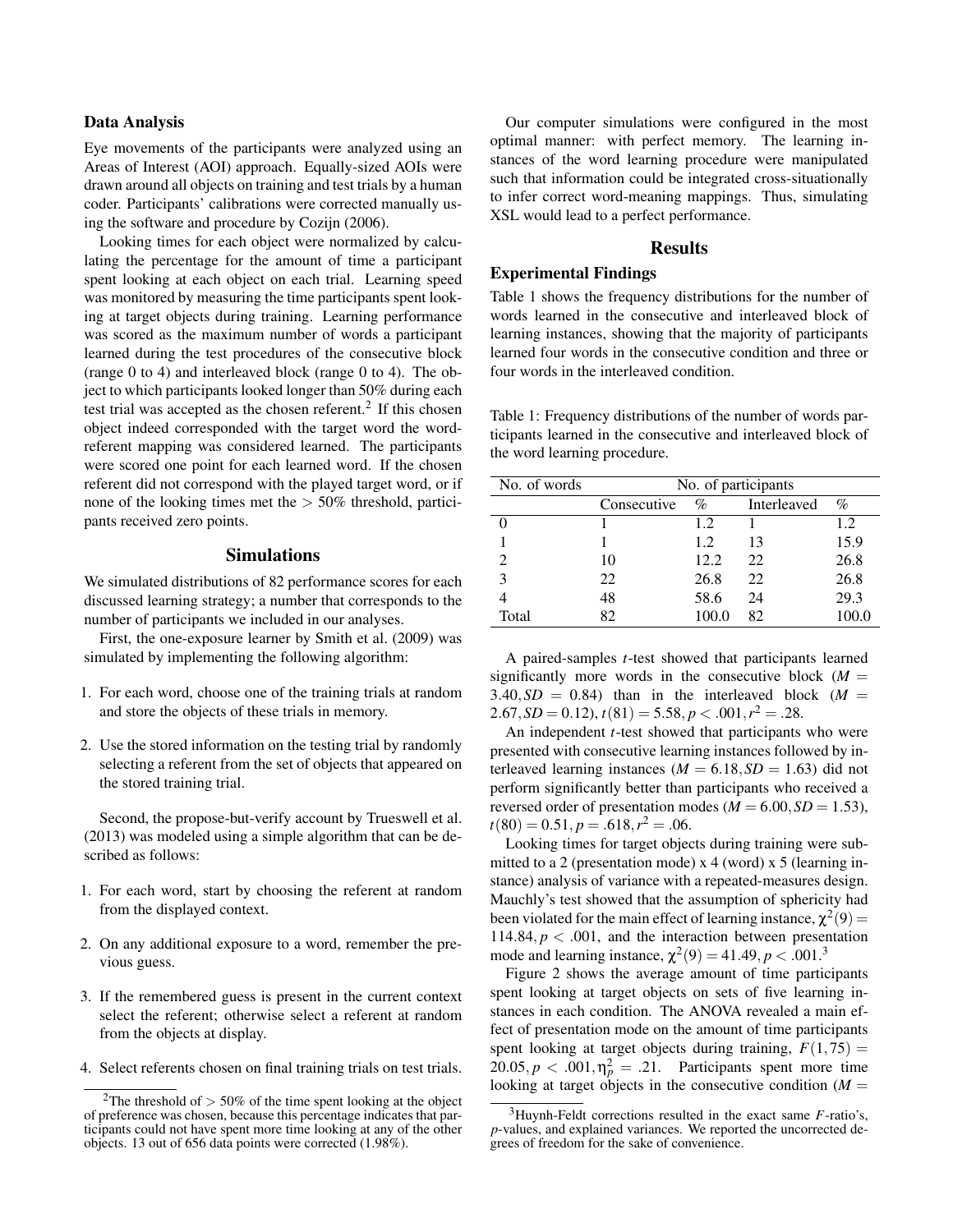

Figure 2: Looking times for target objects on learning instances in the consecutive and interleaved conditions. Shade represents standard error of the mean.

 $43.08, SE = .92$ ) than in the interleaved condition ( $M =$  $37.71, SE = 1.03$ . The results also indicated a significant interaction between presentation mode and learning instance, on the amount of time participants spent looking at target objects on training trials,  $F(4,300) = 30.37, p < .001, \eta_p^2 = .29$ .

When learning instances were entered separately in the model for each condition, the ANOVA revealed no significant difference between first learning instances  $(F(1,78) = 2.48, p = .119, \eta_p^2 = .03)$ , second learning instances  $(F(1,80) = 0.91, p = .343, \eta_p^2 = .01)$  and third learning instances  $(F(1,81) = 0.10, p = .753, \eta_p^2 = .00)$ . However, there was a significant difference between fourth learning instances ( $F(1,78) = 30.01, p < .001, \eta_p^2 = .29$ ) and fifth learning instances  $(F(1, 79) = 56.70, p < .001, \eta_p^2 = .42)$ , which indicated that participants looked longer at target objects in the consecutive condition than in the interleaved condition during these learning instances.

#### Comparisons with Simulations

Table 2 displays the simulated performances of the learning strategies under consideration and the performance of adults participants. Levene's test indicated that the assumption of homogeneity of variance had been violated for these data,  $F(2,243) = 8.032, p < .001$ . Therefore, we used Welch's adjusted *F*-ratio provided in the one-way ANOVA output to test for differences between groups. There was a statistically significant main effect of the type of strategy used on word learning performance with consecutive exposures,  $F(2, 151) = 268.44, p < .001, \omega^2 = .68$ . Planned contrasts revealed that participants performed significantly better in the consecutive condition of the word learning procedure than the

Table 2: Learning performance of the one-exposure learner (Smith et al., 2009), propose-but-verify learner (Trueswell et al., 2013), adult participants, and perfect XSL (Smith et al., 2011).

|                  | Consecutive |      | Interleaved |      |
|------------------|-------------|------|-------------|------|
|                  | M           | SE   | M           | SE   |
| One-exposure     | 0.93        | .056 | 0.93        | .056 |
| Prose-but-verify | 2.11        | .097 | 2.11        | .097 |
| Participants     | 3.40        | .093 | 2.67        | .122 |
| Perfect XSL      | 4.00        |      | 4.00        |      |

*Note.*  $N = 82$  for participants and simulations.

one-exposure learner,  $t(133) = 22.73, p < .001, r^2 = .79$  and the propose-but-verify learner,  $t(161) = 9.63, p < .001, r^2 =$ .36. A one-sample *t*-test showed that the participants performed significantly worse than a perfect cross-situational learner,  $t(81) = -6.41, p < .001, d = 1.42$ .

When the learning performance on the interleaved condition was entered separately in the model, Levene's test showed that the assumption of homogeneity of variances had been violated,  $F(2,243) = 28.024, p < .001$ . Welch's test results showed a statistically significant main effect of the type of strategy used on word learning performance with interleaved exposures,  $F(2, 154) = 220.63, p < .001, \omega^2 = .48$ . Planned contrasts revealed that participants performed significantly better in the interleaved condition of the word learning procedure than the one-exposure learner,  $t(138) = 13.02$ ,  $p <$  $1.001, r^2 = .76$  and the propose-but-verify learner,  $t(161) =$ 13.02,  $p < .001$ ,  $r^2 = .29$ . A one-sample *t*-test showed that the participants performed significantly worse than a perfect cross-situational learner,  $t(81) = -10.97$ ,  $p < .001$ ,  $d = 2.44$ .

#### **Discussion**

In this paper, we explore cross-situational word learning under different cognitive loads without using a forced-choice paradigm. To this aim, we designed an experiment in which we tracked participants' eye movements – a method that has proven adequate for studying this kind of learning behavior (Yu & Smith, 2011). To obtain insights into the strategies people use for word learning, we compared the experimental results with simulations in which various learning strategies were modeled.

In order to prove that our participants were collecting information from multiple exposures, we needed to show that they outperform the one-exposure learning strategy proposed by Smith et al. (2009). We confirm that our participants significantly outperformed the one-exposure learner, suggesting that they integrated information about potential wordreferent mappings cross-situationally. This outcome is in line with Smith et al. (2009). In order to show that our participants were tracking multiple hypotheses simultaneously, we needed to demonstrate that they outperform the propose-butverify learning strategy by Trueswell et al. (2013). Our par